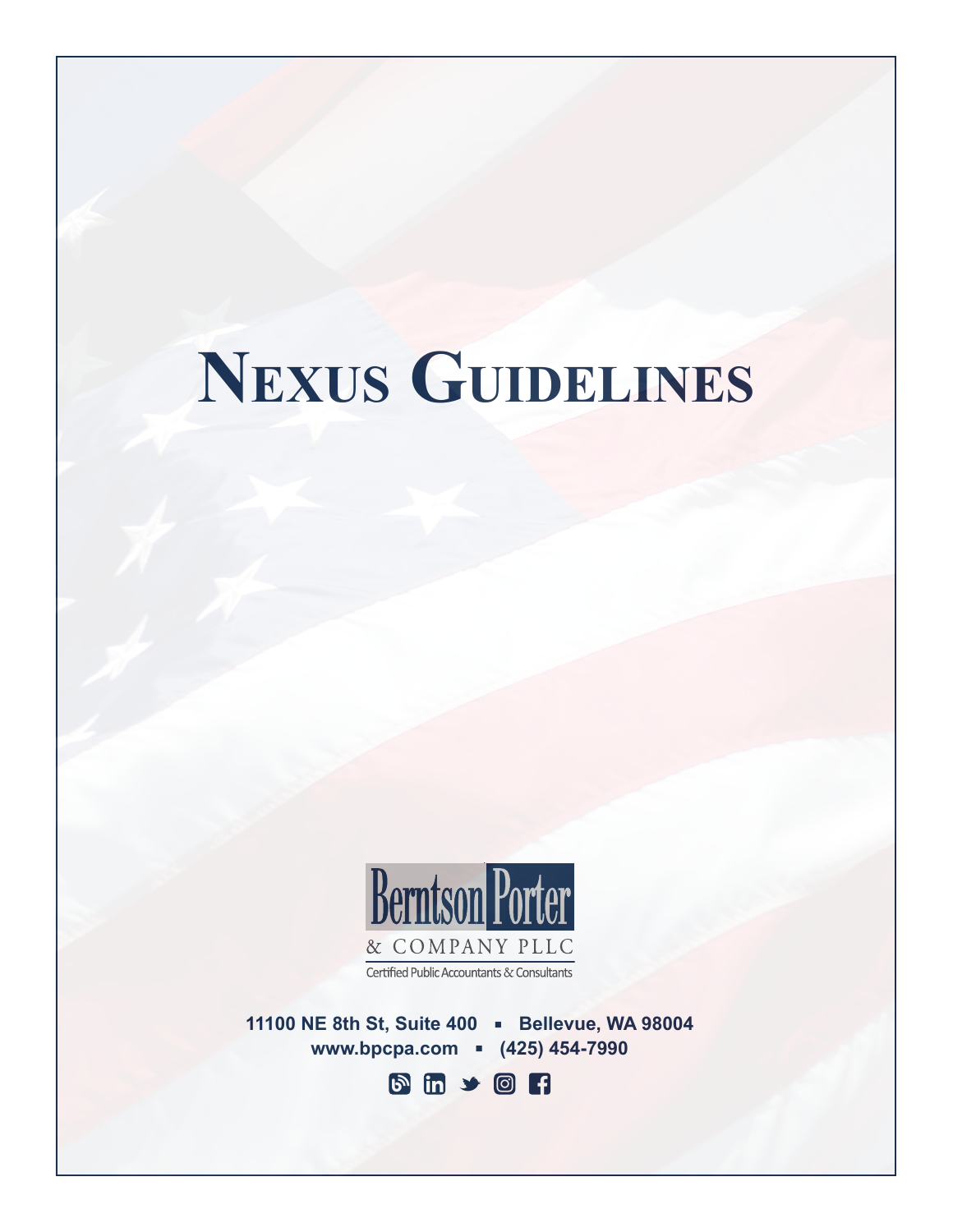# **Nexus, States know it when they see it…**

Nexus is the minimum connection a business must have with a state before that state can require the business to file and pay taxes. Understanding where a business has created nexus is important because without nexus, there is no tax filing obligation.

Conversely, if a business has nexus and is not filing returns, the state can generally assess taxes, penalties and interest for several years, potentially back to when nexus was first created. Once a business begins filing returns in a state, the statute of limitations begins to run on the years open for audit. In most states, the periods open for audit are the 3-5 prior years if returns were filed.

As an example, consider a business which has made \$100,000 in annual sales for the past 5 years in a state with a 10% sales tax rate. If that business has not been filing and has nexus, they could be assessed \$50,000 in sales tax plus penalties and interest on audit. With no nexus, there would be no tax due. So understanding where nexus has been created and the potential exposure is key for managing business risks.

States interpret nexus differently for income/ franchise taxes and sales taxes. While each state makes these determinations separately based on their particular state laws and court cases, there are some general guidelines due to federal laws and cases. These guidelines are briefly summarized below, along with issues to be aware of when a company engages in business activity and has customers in multiple states.

## **Sales Taxes**

Prior to 2018, due to US Supreme Court cases (the most prominent being Quill vs North Dakota), a physical presence in some form was required to create nexus. While an office location or employees certainly are a sufficient (and visible) way to create nexus, with the expansion of e-commerce states have taken more aggressive interpretations of the traditional physical presence criteria to counter the related erosion of their tax base.

Resident employees, inventory and property in a state create nexus. Additionally, transient activities (employee visits to customers, including trade shows) and third parties acting on behalf of the business (sales representatives) can similarly trigger nexus as they are furthering the company's ability to do business in that state. Nexus has even been attributed due to website links (click-thru nexus) or cookies on resident's computers or phones in some states.

However, the recent US Supreme Court Wayfair v South Dakota decision overturned this protection, and now out of state businesses are no longer required to have a physical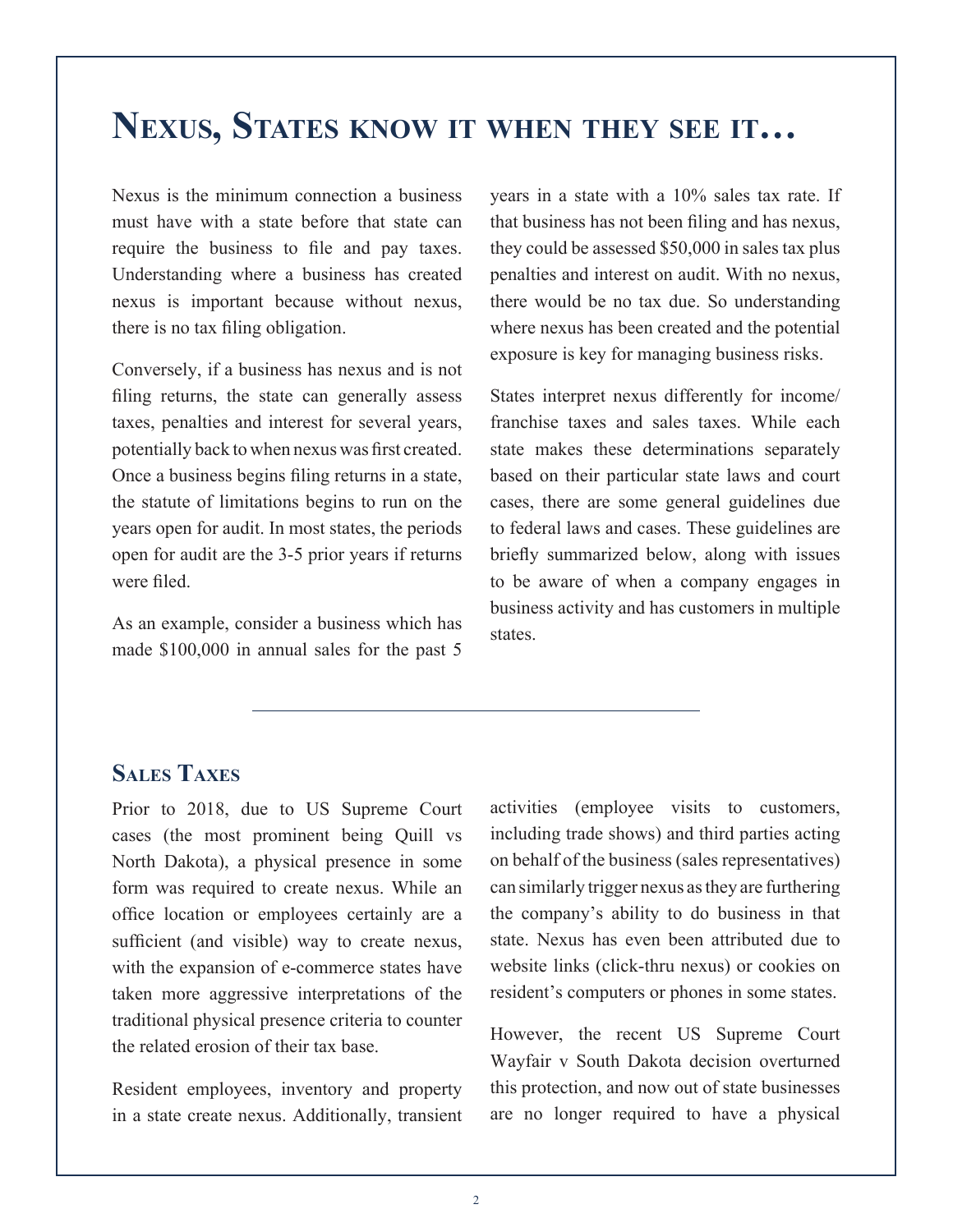presence in a state to create nexus. This decision found that a physical presence is not required to create nexus, and opened the door for nexus creation due to a business' economic activity in the state.

At issue in the Wayfair decision, was whether South Dakota's law asserting that businesses with sales of \$100,000 or 200 transactions in South Dakota were required to collect and remit the state's sales tax.

The law was designed to fast track a case to the US Supreme Court with the hope that the physical presence requirement would be overturned. The court complied, and the

physical presence requirement from Quill was overturned.

In response, nearly all states have adopted similar economic nexus thresholds in the past two years. So now there are two main ways that states are asserting nexus 1) physical presence or 2) economic nexus thresholds.

Prior to Wayfair, a business had some measure of control over which states it created nexus in based on decisions around locations employees, inventory and sales activities. With the overturn of Quill and the physical presence requirement, a business' customers now determine where it has nexus.

#### **Income and Franchise taxes**

Similar to sales taxes, a physical presence can create income or franchise tax nexus. Also like sales taxes, some states have adopted economic nexus thresholds as well.

Economic nexus concepts have existed for income taxes longer than for sales taxes (the Quill case involved sales taxes), however not as many states have formally adopted these as compared to sales taxes. States with economic nexus thresholds for income/franchise taxes range from \$100,000 - \$500,000 with a few states even higher. However, others are more vague on when a business has an economic presence, leaving it open to interpretation.

Some states may also require income tax filing if the company is authorized to do business in the state with the Secretary of State or other agency, regardless of revenues. Finally some state licensing requirements (such as for liquor or wine shipping) or customer contract requirements (such as contracts with state or local governments) also require registration and filing (for sales and/or income taxes).

Another complexity with income taxes (and to a lesser extent sales taxes) is determining the amount of sales in each state. There are different rules depending on whether your company sells products, services, and in some cases who your customers are (such as Government sales). However there may also be some limited protection from income taxes due to Public Law 86-272, but this is a detailed analysis beyond the scope of this article.